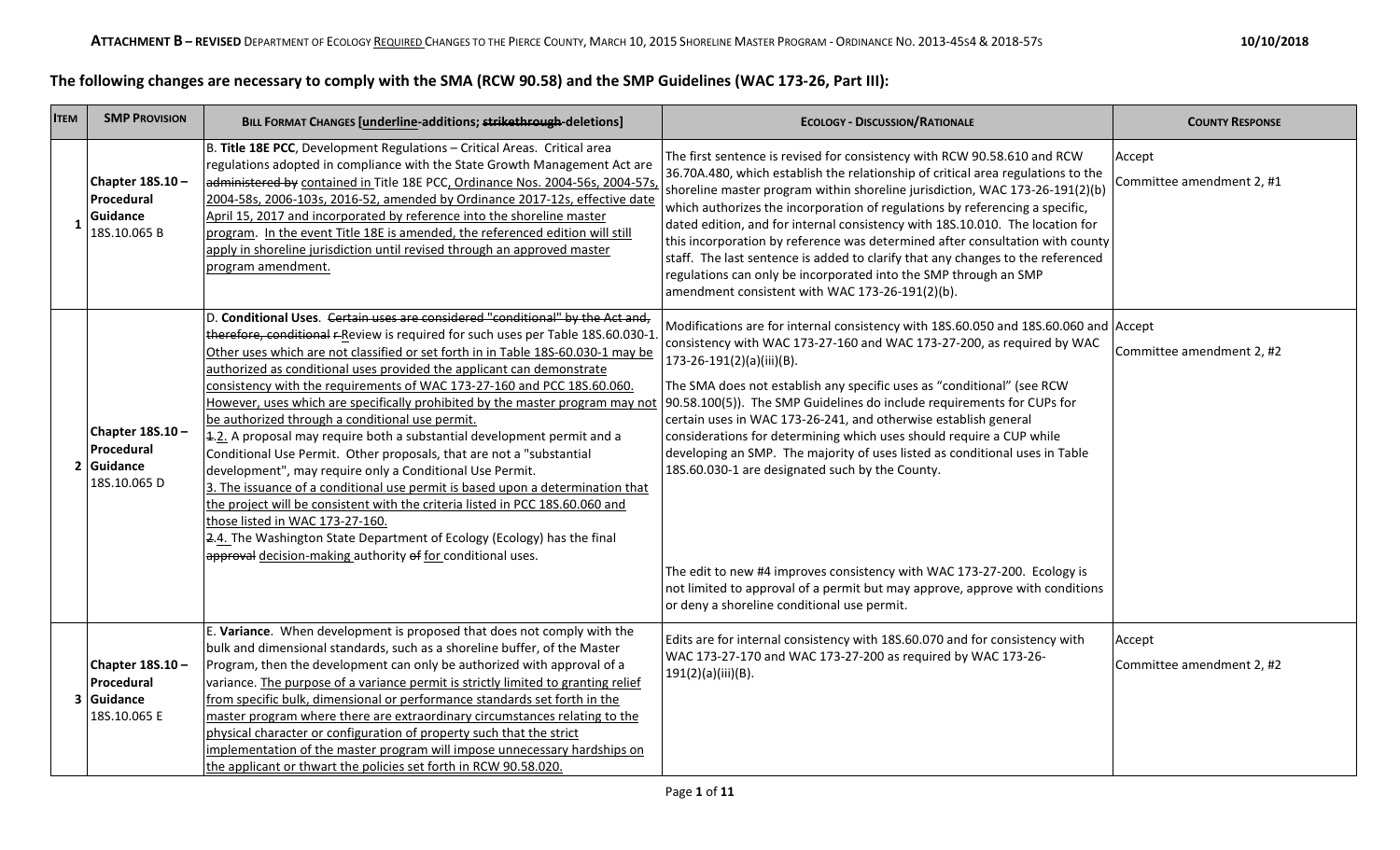| <b>SMP PROVISION</b><br><b>ITEM</b>                                                   | <b>BILL FORMAT CHANGES [underline-additions; strikethrough-deletions]</b>                                                                                                                                                                                                                                                                                                                   | <b>ECOLOGY - DISCUSSION/RATIONALE</b>                                                                                                                                                                                                                                                                                                                                                                                                                                                                                                                                                                                             | <b>COUNTY RESPONSE</b>                                 |
|---------------------------------------------------------------------------------------|---------------------------------------------------------------------------------------------------------------------------------------------------------------------------------------------------------------------------------------------------------------------------------------------------------------------------------------------------------------------------------------------|-----------------------------------------------------------------------------------------------------------------------------------------------------------------------------------------------------------------------------------------------------------------------------------------------------------------------------------------------------------------------------------------------------------------------------------------------------------------------------------------------------------------------------------------------------------------------------------------------------------------------------------|--------------------------------------------------------|
|                                                                                       | The issuance of a variance is predicated upon a determination that the<br>project will be consistent with the criteria listed in PCC 18S.60.070 and those<br>listed in WAC 173-27-170.<br>2. Variances to the type of uses and development authorized by the Master<br>Program are prohibited.<br>3. Ecology has final approval decision-making authority of for Shoreline<br>Variances.    | The edit to #3 improves consistency with WAC 173-27-200. Ecology is not<br>limited to approval of a permit but may approve, approve with conditions or<br>deny a shoreline variance permit.                                                                                                                                                                                                                                                                                                                                                                                                                                       |                                                        |
| Chapter 18S.30-<br><b>Ecological</b><br>Protection<br>18S.30.030 D                    | D. Regulations - Critical Areas.<br>3. The Reasonable Use provisions of PCC 18E.20.050 are not included as part of<br>the Shoreline Master Program. The following provisions of PCC 18E do not apply<br>within shoreline jurisdiction:<br>a) 18E.10.090 Reconsideration and Appeal Procedures<br>b) 18E.20.050 Reasonable Use Exceptions<br>c) 18E.20.060 Variances                         | These clarifications ensure consistency with the procedural requirements for<br>permitting and appeals in the Shoreline Management Act and Chapter 173-27<br>WAC when implementing critical area regulations within shoreline jurisdiction.<br>The SMP still includes allowances for reasonable use of property but under the<br>SMA those considerations are addressed through the shoreline variance<br>process. Revision of this regulation consolidates the description of critical<br>area provisions of the CAO that do not apply in shoreline jurisdiction.                                                                | Accept<br>Committee amendment 2, #3                    |
| <b>Chapter 18S.30 -</b><br><b>Ecological</b><br>Protection<br>5<br>18S.30.030 D       | D. Regulations - Critical Areas.<br>7. Wetlands shall be rated using the Washington State Wetland Rating System<br>for Western Washington (Hruby, 2014) (Ecology Publication #14-06-029).                                                                                                                                                                                                   | Incorporating the 2014 wetlands rating system into the SMP ensures ratings<br>are done consistent with the "most current, accurate, and complete scientific<br>or technical information available" (WAC 173-26-201(2)(a)). The 2014 rating<br>system already applies for all wetlands projects that require federal permits,<br>so this clarification helps minimize the potential for two sets of application<br>requirements. Adopting the revised rating system will help the county address<br>the periodic review requirement of RCW 90.58.080(4). See Attachment E,<br>Periodic Review Checklist completed by county staff. | Accept<br>Committee amendment 1, #1<br>Periodic review |
| Chapter 18S.30-<br>Excavation,<br>Dredging, Filling,<br>6 and Grading<br>18S.30.040 B | <b>B. Policies.</b><br>1. Prohibit fill waterward of the ordinary high watermark (OHWM) except for<br>restoration projects, mitigation actions, beach nourishment or enhancement<br>projects or when necessary to support a water dependent use, public access,<br>cleanup of contaminated sediments, or expansion or alteration of a<br>transportation facility of statewide significance. | Revisions are for internal consistency with 18S.30.040 C.2 and consistency<br>with WAC 173-26-231(3)(c) - Fill.                                                                                                                                                                                                                                                                                                                                                                                                                                                                                                                   | Accept<br>Committee amendment 2, #4                    |
| Chapter 18S.30-<br>Excavation,<br>Dredging, Filling,<br>and Grading<br>18S.30.040 C   | C. Regulations.<br>1. The Following activities are prohibited:<br>a. Filling in locations that will cut off or isolate hydrologic features, except<br>as allowed pursuant to PCC 18S.40.060, Flood Hazard Management;                                                                                                                                                                       | The language in C.1 (d) would preclude use of the Anderson/Ketron open<br>water dredge disposal site regulated by the state's Dredged Material<br>Management Program. The dredge disposal site is located on state-owned                                                                                                                                                                                                                                                                                                                                                                                                          | Accept<br>Committee amendment 2, #5                    |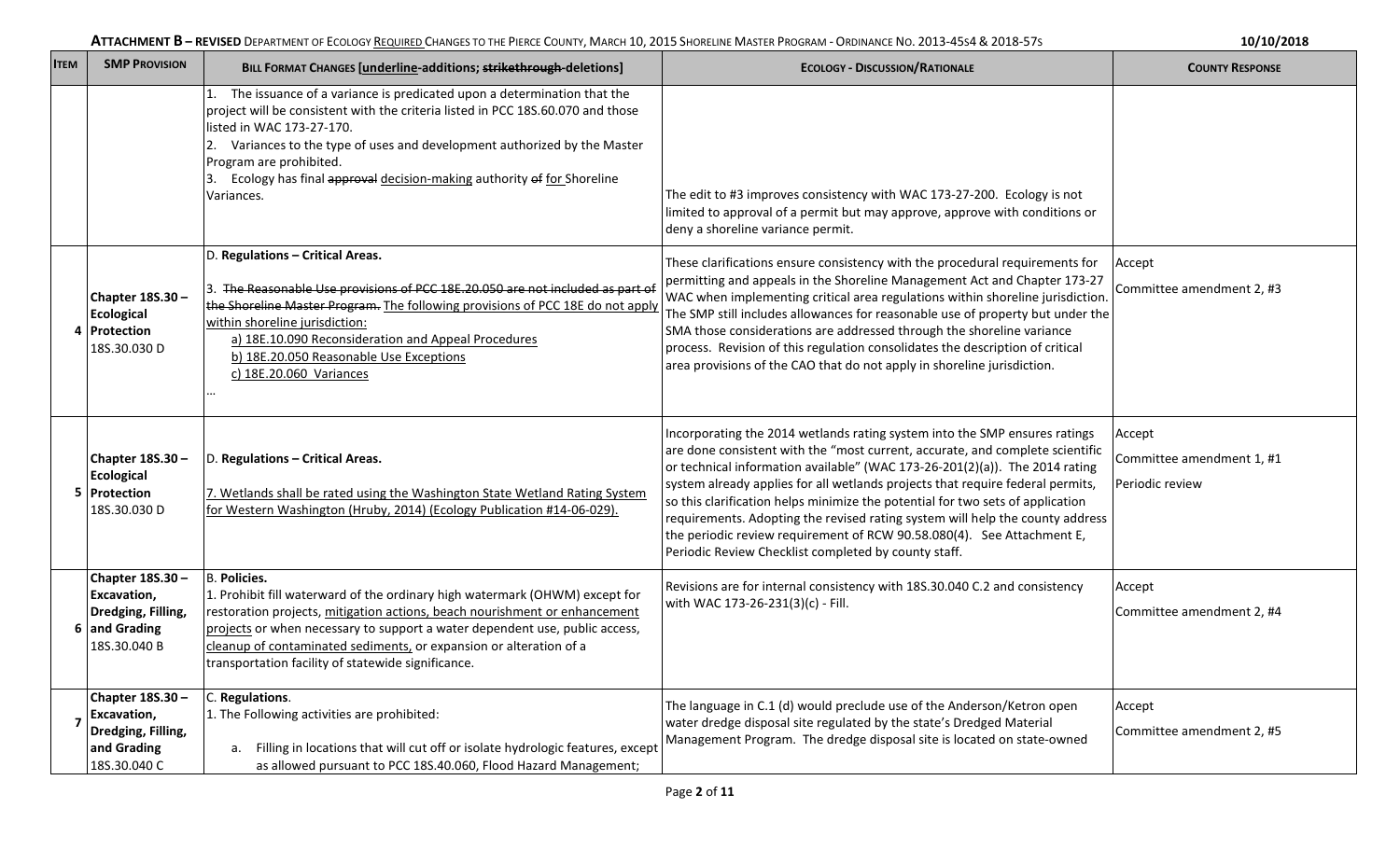| <b>ITEM</b> | <b>SMP PROVISION</b>                                       | <b>BILL FORMAT CHANGES [underline-additions; strikethrough-deletions]</b>                                                                                                                                                                                                                                                                                                                                                                                          | <b>ECOLOGY - DISCUSSION/RATIONALE</b>                                                                                                                                                                                                                                                                                                                                                                                                                                                                                                                                                                                                                                                                                                                                                                                                                                                                                                                                                                                                                                                                                                                                                                                                                                                                                                                                                                                                                                                                                                                                                                                                                                                                                                                                                                                                                                                                                                                                                                                                                                                                                                                                                                                                                                                                                                                                                                                                                                                                                                                        | <b>COUNTY RESPONSE</b>              |
|-------------|------------------------------------------------------------|--------------------------------------------------------------------------------------------------------------------------------------------------------------------------------------------------------------------------------------------------------------------------------------------------------------------------------------------------------------------------------------------------------------------------------------------------------------------|--------------------------------------------------------------------------------------------------------------------------------------------------------------------------------------------------------------------------------------------------------------------------------------------------------------------------------------------------------------------------------------------------------------------------------------------------------------------------------------------------------------------------------------------------------------------------------------------------------------------------------------------------------------------------------------------------------------------------------------------------------------------------------------------------------------------------------------------------------------------------------------------------------------------------------------------------------------------------------------------------------------------------------------------------------------------------------------------------------------------------------------------------------------------------------------------------------------------------------------------------------------------------------------------------------------------------------------------------------------------------------------------------------------------------------------------------------------------------------------------------------------------------------------------------------------------------------------------------------------------------------------------------------------------------------------------------------------------------------------------------------------------------------------------------------------------------------------------------------------------------------------------------------------------------------------------------------------------------------------------------------------------------------------------------------------------------------------------------------------------------------------------------------------------------------------------------------------------------------------------------------------------------------------------------------------------------------------------------------------------------------------------------------------------------------------------------------------------------------------------------------------------------------------------------------------|-------------------------------------|
|             |                                                            | b. Solid waste landfills; and<br>Dredging for the purpose of obtaining fill material, except for projects<br>c.<br>associated with Model Toxics Control Act (MTCA) or Comprehensive<br>Environmental Response, Compensation, and Liability Act (CERCLA) habitat<br>restoration, or any other significant restoration effort project approved by<br>a Conditional Use Permit; and<br>d. Disposal of dredged material within the Nisqually Reach Aquatic<br>Reserve. | aquatic lands within Shorelines of Statewide Significance which begin<br>waterward of the line of extreme low tide [RCW 90.58.030(2)(f)(iii)].<br>The prohibition is internally inconsistent with the SMP which allows "Disposal<br>of dredged material considered suitable under, and conducted in accordance<br>with, the dredged material management program of the Washington State<br>Department of Natural Resources (DNR)." [Pierce County SMP at 18S.30.040<br>C.2.d.] Ecology rules for Dredging and Dredge Material Disposal require that<br>"master programs should provide for the implementation of adopted regional<br>interagency dredge material management plans"[WAC 173-26-231(3)(f)].<br>A local prohibition on use of the site is inconsistent with the policy of the<br>Shoreline Management Act, which grants a preference for uses that are<br>unique to or dependent upon use of the state's shorelines, and requires<br>Ecology and local governments to recognize and protect the statewide<br>interest [RCW 90.58.020]. The Legislature has declared aquatic land dredge<br>material disposal sites, approved through a cooperative planning process by<br>DNR, Ecology, the United States Army Corps of Engineers, and the United<br>States Environmental Protection Agency, are "essential to the commerce and<br>well-being of the citizens of the state of Washington [RCW 79.105.500]."<br>Ecology rules for addressing Shorelines of Statewide Significance require<br>consultation with relevant state agencies, tribes and other statewide interest<br>groups to ensure the state interest is addressed [WAC 173-26-251]. The<br>prohibition was adopted locally without consulting cooperating agencies<br>under the Dredged Material Management Program that manage the site.<br>The county's rationale for the prohibition is that dredge disposal is<br>inconsistent with the purpose of the Nisqually Reach Aquatic Reserve. The<br>Anderson/Ketron disposal site was established in 1989 and the Aquatic<br>Reserve was established 22 years later in 2011. The Washington Department<br>of Natural Resources is the agency that manages use of state-owned aquatic<br>lands and is responsible for designating and implementing Aquatic Reserve<br>Plans. The Reserve plan acknowledges the existence of the Anderson/Ketron<br>disposal site and allows its continued existence contingent on ongoing<br>monitoring and management by the cooperating agencies under the Dredged<br>Material Management Program. |                                     |
|             | <b>Chapter 18S.40 -</b><br>8 Aquaculture -<br>18S.40.040 C | C. Regulations - General.<br>10. The operator of any aquaculture activity shall provide contact information<br>to abutting waterfront property owners and shall, in a timely manner, respond<br>to and rectify any complaint relating to materials, equipment, or operation<br>activities as necessary to comply with permit conditions.                                                                                                                           | The clarification is added for consistency with RCW 90.58.050, which<br>establishes the authority of local government, and the statutory direction in<br>RCW 90.58.140(3) that the administration of the permit system shall be<br>performed exclusively by the local government. The County has a formal role<br>under the law to receive and respond to complaints as needed including                                                                                                                                                                                                                                                                                                                                                                                                                                                                                                                                                                                                                                                                                                                                                                                                                                                                                                                                                                                                                                                                                                                                                                                                                                                                                                                                                                                                                                                                                                                                                                                                                                                                                                                                                                                                                                                                                                                                                                                                                                                                                                                                                                     | Accept<br>Committee amendment 2, #7 |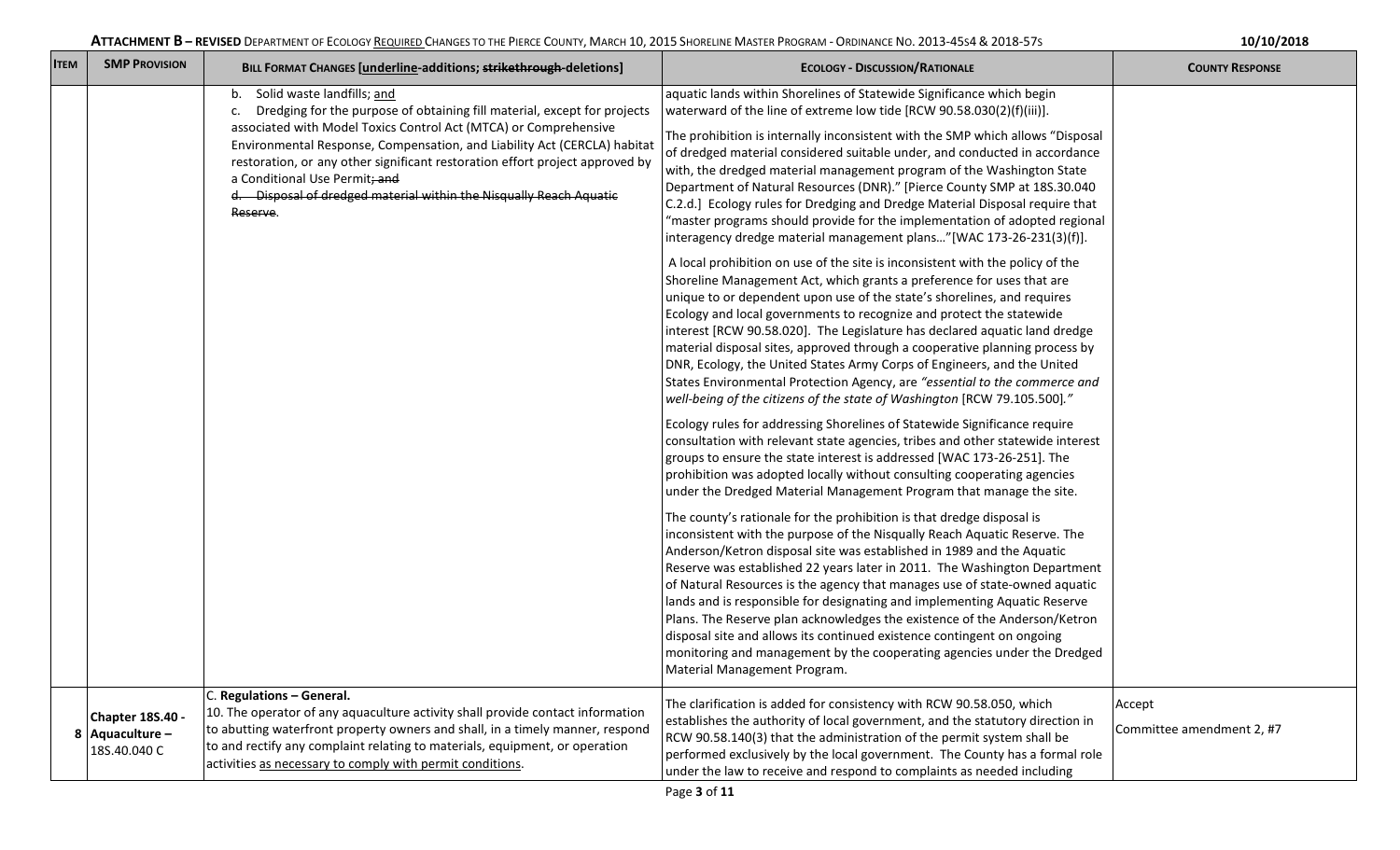| <b>ITEM</b> | <b>SMP PROVISION</b>                                   | BILL FORMAT CHANGES [underline-additions; strikethrough-deletions]                                                                                                                                                                                                                                                                                                                                                                                                                                                                                                                            | <b>ECOLOGY - DISCUSSION/RATIONALE</b>                                                                                                                                                                                                                                                                                                                                                                                                                                                                                                                                                                                                                                                                                                                                                                                                                                                                                                                                                    | <b>COUNTY RESPONSE</b>              |
|-------------|--------------------------------------------------------|-----------------------------------------------------------------------------------------------------------------------------------------------------------------------------------------------------------------------------------------------------------------------------------------------------------------------------------------------------------------------------------------------------------------------------------------------------------------------------------------------------------------------------------------------------------------------------------------------|------------------------------------------------------------------------------------------------------------------------------------------------------------------------------------------------------------------------------------------------------------------------------------------------------------------------------------------------------------------------------------------------------------------------------------------------------------------------------------------------------------------------------------------------------------------------------------------------------------------------------------------------------------------------------------------------------------------------------------------------------------------------------------------------------------------------------------------------------------------------------------------------------------------------------------------------------------------------------------------|-------------------------------------|
|             |                                                        |                                                                                                                                                                                                                                                                                                                                                                                                                                                                                                                                                                                               | notifying and working with an operator or property owner to address<br>concerns related to permit compliance.                                                                                                                                                                                                                                                                                                                                                                                                                                                                                                                                                                                                                                                                                                                                                                                                                                                                            |                                     |
|             | Chapter 18S.40 -<br>9 Aquaculture –<br>18S.40.040 C    | C. Regulations - General.<br>11. Predator control shall not involve deliberate killing or harassment of birds,<br>invertebrates, or mammals. Approved controls include, but are not limited to<br>plastic tubes or netting. Predator control equipment shall be removed as<br>defined within the approved schedule in the permit, but no longer than two<br>vears after installation.                                                                                                                                                                                                         | The revision is for internal consistency. As written, the regulation precludes<br>individually tailored permits and conditions despite requirements in Appendix<br>C (see A.1 and B.1) for applicants to describe equipment and structures that<br>will be used, along with a proposed schedule for installation of these, and the<br>phasing of the activities on the site. Any proposed schedule requires county<br>approval as part of the permit decision.<br>The requirement for a two year limit applied universally to all types of<br>predator control equipment and for all forms of aquaculture, is inconsistent<br>with WAC 173-26-241(3)(b)(iv)(L)(VII). The Guidelines require the removal of<br>predator exclusion measures "as soon as they are no longer needed for<br>predator exclusion." Depending on the particular technique, retaining<br>predator controls for longer than two years could be environmentally<br>beneficial and help to reduce neighbor concerns. | Accept<br>Committee amendment 2, #7 |
| 10          | Chapter 18S.40 -<br>Aquaculture-<br>18S.40.040 C       | C. Regulations - General.<br>14. Introduction of a new shellfish species, changing the shellfish species<br>cultivated, expansion of the physical area cultivated or relocation of the<br>aquaculture operation is considered a new use/development, and shall require<br>notification to the County. The County shall review the proposal consistent<br>with permit revision criteria in 18S.60.080 B. Proposals that do not meet<br>revision criteria shall require a new permit.                                                                                                           | The revisions to this regulation ensure consistency with Ecology WAC 173-27-<br>100 (Revisions to Permits), and internal consistency with 18S.60.080. These<br>provisions of state rule and the Pierce County SMP allow permit applicants to<br>seek revisions to their existing permits. When found to be "within the scope<br>and intent" of the original permit a revision may be authorized. Any proposals<br>that don't meet the definition of "scope and intent" would trigger the<br>requirement for a new permit.                                                                                                                                                                                                                                                                                                                                                                                                                                                                | Accept<br>Committee amendment 2, #8 |
|             | Chapter 18S.40 -<br>Aquaculture-<br>11 18 5.40 0.040 C | C. Regulations - General.<br>16. Aquaculture activities allowed pursuant to an approved Shoreline<br>Conditional Use Permit shall not be subject to review of a new Shoreline<br>Conditional Use Permit for subsequent cycles of planting and harvest-unless<br>specified in the original Shoreline Conditional Use Permit approval. Activities<br>shall be subject to reviews in accordance with an approved monitoring plan,<br>and the permit shall be rescinded per 18S.10.070.I, should reviews find that<br>aquaculture activities are being exercised contrary to approval conditions. | Revisions are for consistency with WAC 173-26-241(3)(b)(iv)(B) which states:<br>"All subsequent cycles of planting and harvest shall not require a new<br>conditional use permit." This provision of the state rule is specific to geoduck<br>aquaculture, however the county is applying the state geoduck provisions<br>universally to all forms of aquaculture.<br>Consistent with RCW 90.58.140(8) and WAC 173-27-240, the SMP in<br>18S.10.070.I, identifies the county's authority to rescind any shoreline permit<br>if the activity is found to be out of compliance with conditions of the permit.<br>The process to do so will require a hearing.<br>In discussions with the county, staff provided alternative language which was<br>considered and partially revised by Ecology to ensure internal consistency<br>with the SMP, the Act, and state rules as well as consistency with Shoreline                                                                               | Accept<br>Committee amendment 2, #9 |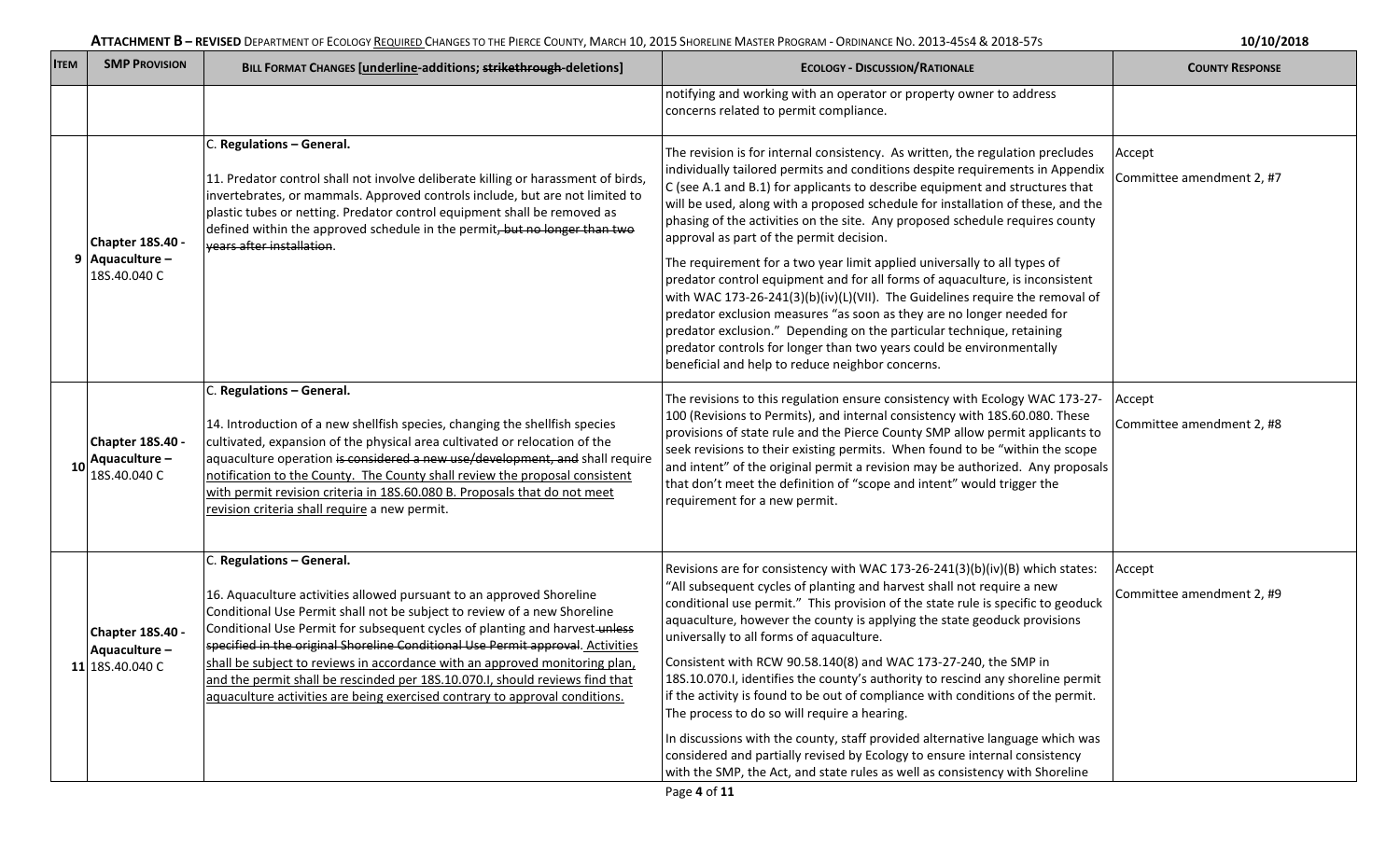| <b>ITEM</b> | <b>SMP PROVISION</b>                             | BILL FORMAT CHANGES [underline-additions; strikethrough-deletions]                                                                                                                                                                                                                                                                                                                                                                               | <b>ECOLOGY - DISCUSSION/RATIONALE</b>                                                                                                                                                                                                                                                                                                                                                                                                                                                                                                                                                                                                                                                                                                                                                                                                               | <b>COUNTY RESPONSE</b>              |
|-------------|--------------------------------------------------|--------------------------------------------------------------------------------------------------------------------------------------------------------------------------------------------------------------------------------------------------------------------------------------------------------------------------------------------------------------------------------------------------------------------------------------------------|-----------------------------------------------------------------------------------------------------------------------------------------------------------------------------------------------------------------------------------------------------------------------------------------------------------------------------------------------------------------------------------------------------------------------------------------------------------------------------------------------------------------------------------------------------------------------------------------------------------------------------------------------------------------------------------------------------------------------------------------------------------------------------------------------------------------------------------------------------|-------------------------------------|
|             |                                                  |                                                                                                                                                                                                                                                                                                                                                                                                                                                  | Hearings Board Case No. 03-012 states "When shoreline permits are<br>conditioned, it insures the project is consistent with the SMP and the<br>governing master program."                                                                                                                                                                                                                                                                                                                                                                                                                                                                                                                                                                                                                                                                           |                                     |
|             |                                                  |                                                                                                                                                                                                                                                                                                                                                                                                                                                  | (See Required change 18 addressing 18S.60.060 C.2.b which is an identical<br>regulation.)                                                                                                                                                                                                                                                                                                                                                                                                                                                                                                                                                                                                                                                                                                                                                           |                                     |
|             |                                                  | C. Regulations - General.<br>17. With the exception of Olympia Oyster propagation which is a conditional<br>use, new commercial shellfish aquaculture operations are prohibited within the<br>Nisqually Reach Aquatic Reserve. Olympia Oyster propagation and other<br>activities supporting the enhancement and/or recovery of native shellfish,<br>finfish and aquatic plant species is allowed within the Nisqually Reach Aquatic<br>Reserve. | Revisions to this regulation were developed in consultation with county staff.<br>The revisions clarify that cultivation of Olympia Oysters as well as other<br>activities supporting enhancement of native species is allowed within the<br>Reserve. Revisions also improve internal consistency with the county's policy<br>preference for water-oriented uses with a priority for water-dependent uses<br>(18S.30.090), consistency with WAC 173-26-241(3)(b), and consistency with<br>the policy of RCW 90.58.020 which grants a preference for uses that are<br>unique to or dependent upon use of the state's shorelines. The revisions also<br>ensure consistency with WAC 173-26-201(2)(a) which requires that master<br>program provisions are adequately supported by the most current scientific<br>and technical information available. | Accept<br>Committee amendment 2, #9 |
| 12          | Chapter 18S.40 -<br>Aquaculture-<br>18S.40.040 C |                                                                                                                                                                                                                                                                                                                                                                                                                                                  | The Nisqually Reach Aquatic Reserve was established in 2011 by Department<br>of Natural Resources (DNR) as an environmental, scientific and educational<br>reserve and encompasses approximately 14,000 acres of state-owned<br>tidelands and bedlands. Private tidelands and upland properties are not part<br>of the Reserve and encompass approximately 70% of the tidelands within the<br>Reserve boundaries, per public comments from DNR (Attachment D, Line L35).<br>Establishing an aquatic reserve is a lengthy process that includes scientific<br>review and public input. The Nisqually Reach Aquatic Reserve plan was<br>adopted after an extensive public process involving multiple stakeholders,<br>including Pierce County. The Reserve Plan will be reviewed, and updated if<br>necessary, every ten years.                       |                                     |
|             |                                                  |                                                                                                                                                                                                                                                                                                                                                                                                                                                  | A significant portion of the Reserve is located within Shorelines of Statewide<br>Significance (see RCW 90.58.030(2)(f)). Consistent with WAC 173-26-<br>251(3)(a), local governments are to consult with applicable state agencies and<br>affected Indian tribes and statewide interest groups to ensure the county<br>recognizes and protects statewide interests on these lands. The revisions<br>developed with county staff address comments received during the state<br>public comment period from DNR and the Nisqually Indian Tribe.                                                                                                                                                                                                                                                                                                       |                                     |
| 13          | Chapter 18S.40 -<br>Aquaculture-<br>18S.40.040 C | C. Regulations - General.<br>18. Aquaculture is prohibited in Estuaries within 300 feet of the mouth of<br>freshwater streams (as measured at extreme low tide).                                                                                                                                                                                                                                                                                 | Under WAC 173-26-241(3)(b) aquaculture is considered a water dependent<br>preferred use. Prohibitions on preferred uses demand close attention during<br>Ecology review.                                                                                                                                                                                                                                                                                                                                                                                                                                                                                                                                                                                                                                                                            | Accept<br>Committee amendment 2, #9 |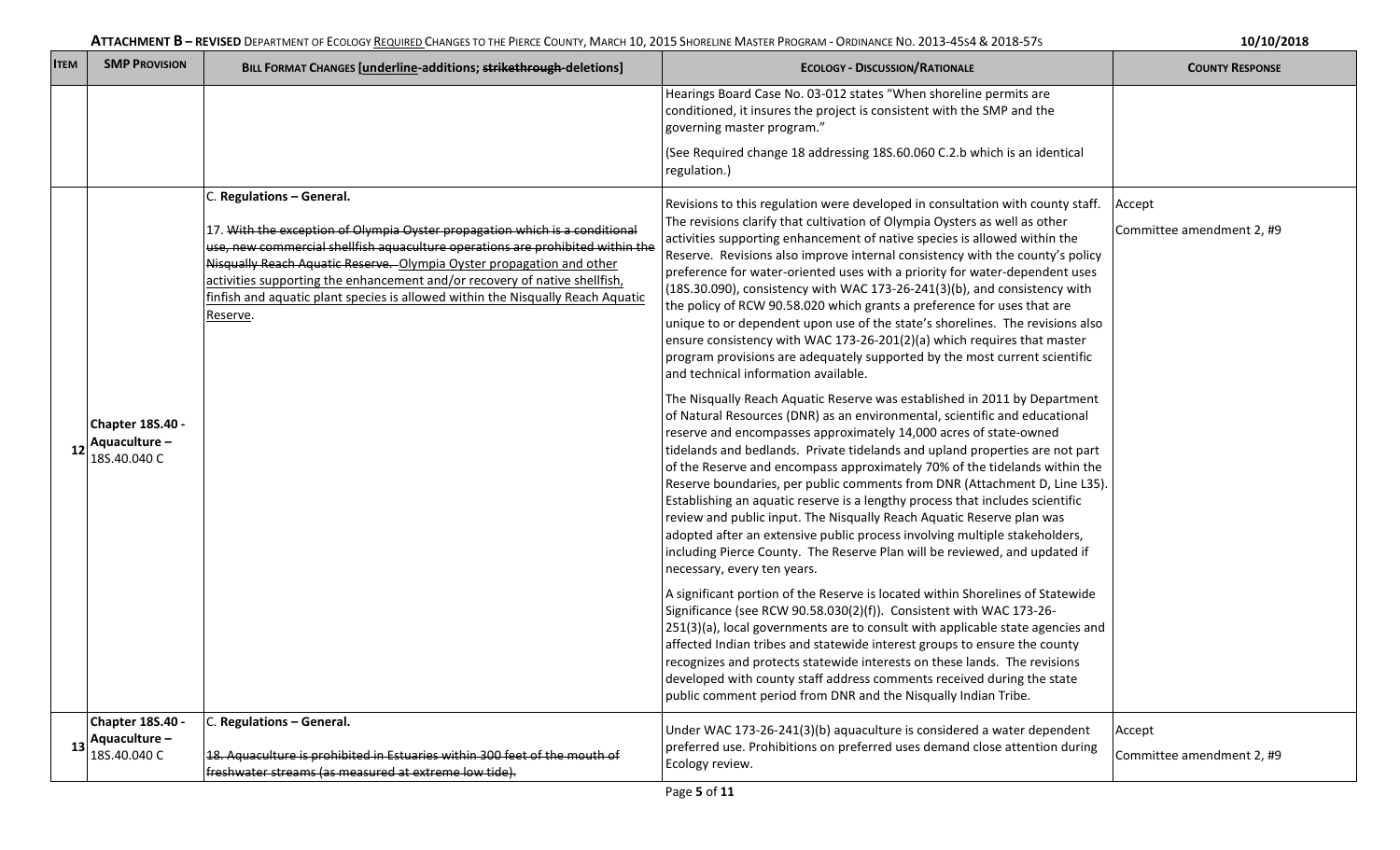| <b>ITEM</b> | <b>SMP PROVISION</b>                                    | BILL FORMAT CHANGES [underline-additions; strikethrough-deletions]                                                                                                                                                     | <b>ECOLOGY - DISCUSSION/RATIONALE</b>                                                                                                                                                                                                                                                                                                                                                                                                                                                                                                                                                                                                                                                                                                                                                                                             | <b>COUNTY RESPONSE</b>              |
|-------------|---------------------------------------------------------|------------------------------------------------------------------------------------------------------------------------------------------------------------------------------------------------------------------------|-----------------------------------------------------------------------------------------------------------------------------------------------------------------------------------------------------------------------------------------------------------------------------------------------------------------------------------------------------------------------------------------------------------------------------------------------------------------------------------------------------------------------------------------------------------------------------------------------------------------------------------------------------------------------------------------------------------------------------------------------------------------------------------------------------------------------------------|-------------------------------------|
|             |                                                         |                                                                                                                                                                                                                        | The SMP lacks detail on how this prohibition would be implemented, such as<br>how the location of the mouth of a freshwater stream at extreme low tide<br>would be determined. WAC 173-26-191(2)(a)(ii)(A) requires that master<br>program regulations be "sufficient in scope and detail" to insure<br>appropriate implementation of the SMA and supporting policies. In response<br>to questions about how this might be implemented the county suggested the<br>300' would be measured from "the point in an estuary where extreme low<br>tide intersects with the stream channel - if present." (see L38, Attachment D)                                                                                                                                                                                                       |                                     |
|             |                                                         |                                                                                                                                                                                                                        | During Ecology's review, county staff tried to further address the question<br>about the scope of the term estuary by suggesting the prohibition be limited<br>to mapped estuaries of streams that support species identified in 18E.40.020<br>C: Coho salmon, Chinook salmon, bull trout, pink salmon, chum salmon,<br>sockeye salmon, cutthroat trout, native/wild rainbow trout/steelhead, and<br>provided a map of numerous estuaries. Some of these estuaries have existing<br>and ongoing aquaculture, and many have other allowed water dependent<br>uses and activities that could potentially have impacts on the species. Ecology<br>recommends the county address site-specific concerns around compatibility<br>of aquaculture operations with stream conditions during the conditional use<br>permit review process. |                                     |
| 14          | <b>Chapter 18S.40 -</b><br>Aquaculture-<br>18S.40.040 C | C. Regulations - General.<br>19. Aquaculture is prohibited adjacent to residential neighborhoods in<br>Horsehead Bay, Wollochet Bay, Lay Inlet and adjacent to Raft Island due to<br>water quality and visual impacts. | As described above in Row 13, prohibitions on a water dependent preferred<br>use require careful review.<br>The prohibition on aquaculture in certain named areas is not sufficient in<br>scope and detail to implement consistently, as required by WAC 173-26-<br>191(2)(a)(ii)(A). For example, it is not clear how county administrators would<br>know the limits of areas that are "adjacent to residential neighborhoods" as<br>no end points for these named geographic areas were identified. It is not<br>clear whether this means aquaculture is prohibited if there is one home along<br>the shoreline or if the prohibition applies in the Shoreline Residential<br>designation.                                                                                                                                      | Accept<br>Committee amendment 2, #9 |
|             |                                                         |                                                                                                                                                                                                                        | The county's SMP record did not include scientific and technical information<br>specific to these areas to supports an aquaculture prohibition [WAC 173-26-<br>201(2)(a), WAC 173-26-241(3)(b)]. Neither the Inventory & Characterization<br>nor the Cumulative Impacts Analysis identified these areas as unsuitable for<br>shellfish aquaculture. The state Department of Natural Resources maps<br>indicate Lay Inlet is encumbered by Bush Act Lands which were sold by the<br>state specifically for the purposes of oyster planting (RCW 79.135). Other than<br>the upper end of Wollochet Bay which is closed to harvest due to pollution<br>(per Washington Department of Health (WDOH)), most of these areas are                                                                                                         |                                     |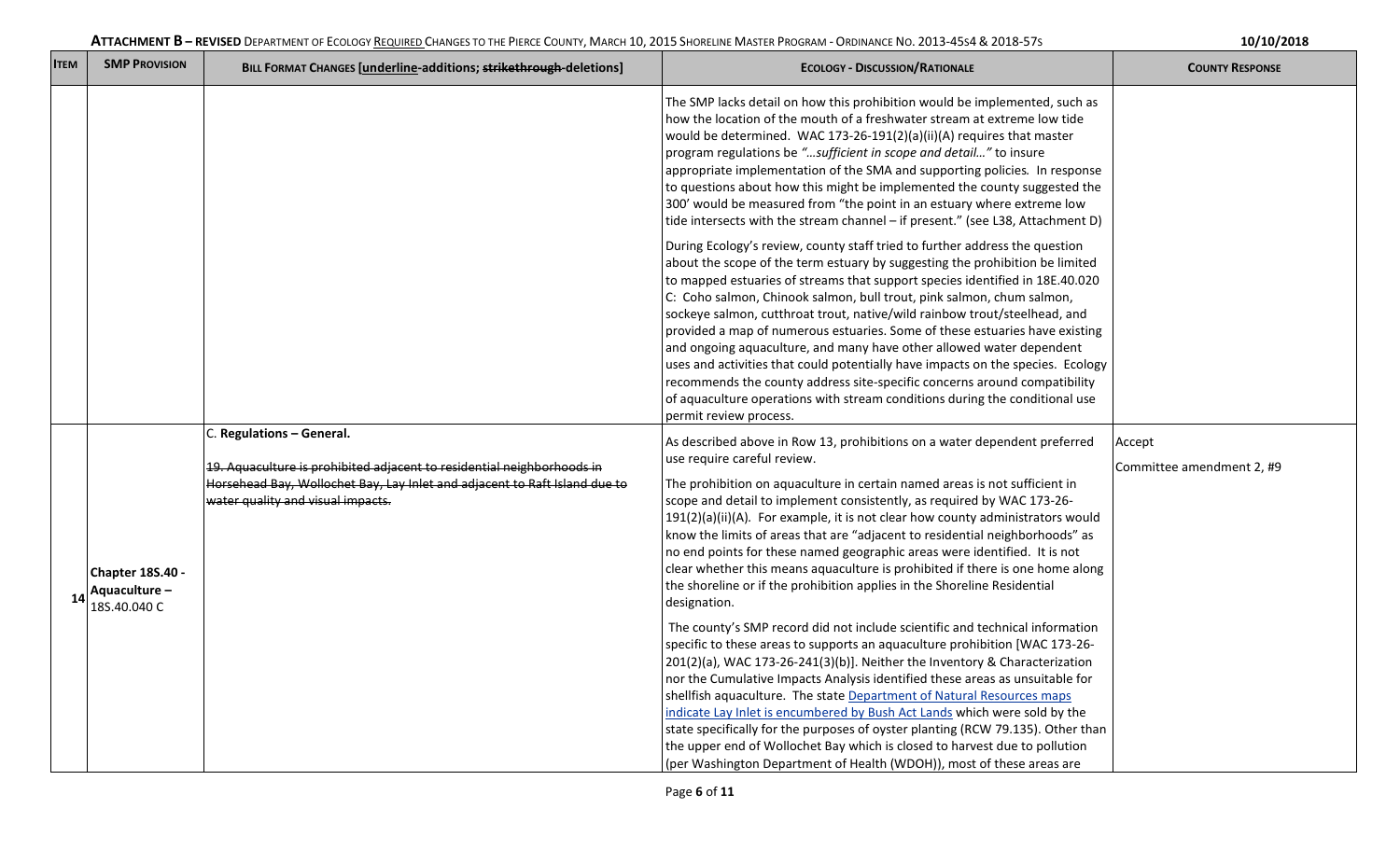| <b>SMP PROVISION</b><br><b>ITEM</b>                 | <b>BILL FORMAT CHANGES [underline-additions; strikethrough-deletions]</b>                                                                                                                                                                                                                                                            | <b>ECOLOGY - DISCUSSION/RATIONALE</b>                                                                                                                                                                                                                                                                                                                                                                                                                                                                                                                                                                                                                                                                                                                                                                                                                      | <b>COUNTY RESPONSE</b>                       |
|-----------------------------------------------------|--------------------------------------------------------------------------------------------------------------------------------------------------------------------------------------------------------------------------------------------------------------------------------------------------------------------------------------|------------------------------------------------------------------------------------------------------------------------------------------------------------------------------------------------------------------------------------------------------------------------------------------------------------------------------------------------------------------------------------------------------------------------------------------------------------------------------------------------------------------------------------------------------------------------------------------------------------------------------------------------------------------------------------------------------------------------------------------------------------------------------------------------------------------------------------------------------------|----------------------------------------------|
|                                                     |                                                                                                                                                                                                                                                                                                                                      | currently unclassified for shellfish harvest, which means health standards<br>have not been evaluated. See WDOH interactive mapping:<br>https://www.doh.wa.gov/CommunityandEnvironment/Shellfish/GrowingArea                                                                                                                                                                                                                                                                                                                                                                                                                                                                                                                                                                                                                                               |                                              |
|                                                     |                                                                                                                                                                                                                                                                                                                                      | As noted in the Council Findings, there are significant concerns around use<br>conflicts with aquaculture in the county. However, these conflicts are not the<br>same in all locations and potential water quality and visual impacts could be<br>different for different types of aquaculture operations depending on the<br>species cultivated and site-specific conditions. During Ecology's review,<br>county staff attempted to identify what is unique about these named areas<br>but there is no documentation in the record demonstrating and supporting<br>how these shorelines are any different from other areas in the county with<br>similar development and activity patterns. Ecology recommends the<br>compatibility of uses and possible conflicts with uses should be addressed as<br>required during the conditional use permit review. |                                              |
| <b>Chapter 18S.40 -</b><br>Aquaculture-             | C. Regulations - General.<br>20. Aquaculture applications shall be reviewed for consistency with the<br>mitigation sequence in 18S.30.030. Aquaculture proposals that could will resu<br>in significant adverse environmental impacts-as demonstrated through a<br>scientific analysis that cannot be mitigated shall be prohibited. | Revisions improve internal consistency and consistency with WAC 173-26-<br>201(2)(c), (d) and (e) which require SMPs to include provisions addressing the<br>impacts of specific common shoreline uses, to give preference to uses that are<br>unique to or dependent upon a shoreline location, and to include provisions<br>that require the analysis of environmental impacts and measures to mitigate<br>these impacts. As written, this regulation would be inconsistent with the<br>permit process set forth in the SMP because it prohibits proposals that could<br>result in adverse impacts even before considering mitigation for impacts that<br>would ensure there is no net loss of ecological functions.                                                                                                                                     | Accept<br>Committee amendment 2, #9          |
| 15<br>18S.40.040 C                                  |                                                                                                                                                                                                                                                                                                                                      | The SMP requires all aquaculture applicants to submit applications describing<br>their proposal including any potential impacts resulting from the<br>development. Applications will be reviewed for consistency with the<br>requirements of the SMP including the requirement for meeting the<br>mitigation sequence (18S.30.030) and ensuring no net loss of ecological<br>function by first avoiding and minimizing impacts, and mitigating for any<br>remaining unavoidable impacts. In some cases, during review of a project<br>application, it may be determined that a proposal must be denied because it<br>will result in significant adverse impacts that can't be mitigated and is<br>therefore inconsistent with the SMP.                                                                                                                     |                                              |
| 18S.60.030-1<br>16 Shoreline Permit<br><b>Table</b> | Notes: (2) Aquaculture is prohibited in the Aquatic SEDs abutting the Natural<br>SEDs on marine waters (see 18S.40.040 B and C).<br>18S.40.040 B. Policies                                                                                                                                                                           | Ecology acknowledges the county's intent is to prohibit aquaculture abutting<br>the Natural SED to address preferred uses consistent with WAC 173-26-<br>201(2)(d)(i), which provides direction to local governments to "reserve                                                                                                                                                                                                                                                                                                                                                                                                                                                                                                                                                                                                                           | Accept<br>Committee amendment 2, #6,9 and 10 |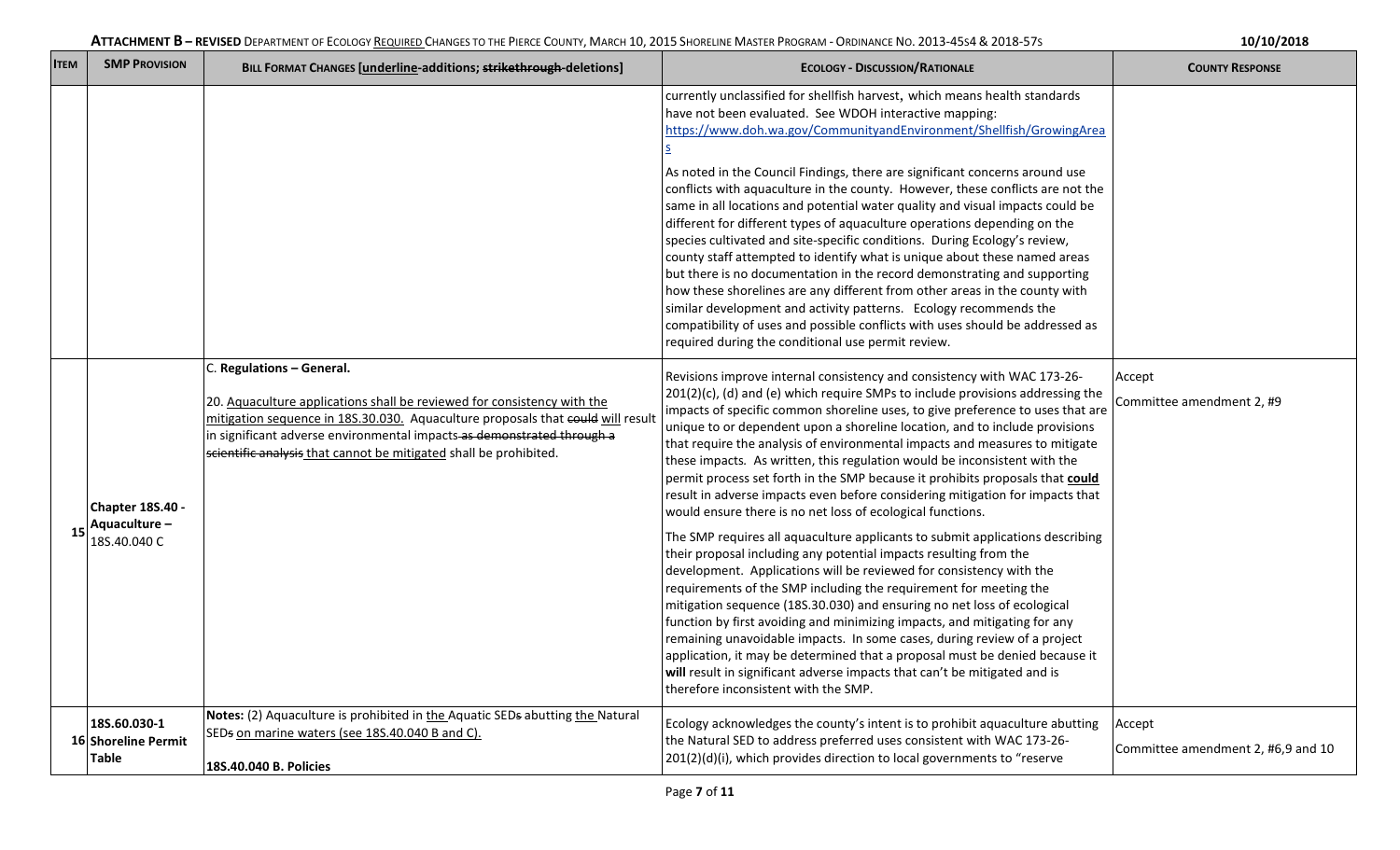| <b>ITEM</b> | <b>SMP PROVISION</b> | BILL FORMAT CHANGES [underline-additions; strikethrough-deletions]                                                                                                                                                                                                                                                                                                                                 | <b>ECOLOGY - DISCUSSION/RATIONALE</b>                                                                                                                                                                                                                                                                                                                                                                                                                                                                                                                                                 | <b>COUNTY RESPONSE</b> |
|-------------|----------------------|----------------------------------------------------------------------------------------------------------------------------------------------------------------------------------------------------------------------------------------------------------------------------------------------------------------------------------------------------------------------------------------------------|---------------------------------------------------------------------------------------------------------------------------------------------------------------------------------------------------------------------------------------------------------------------------------------------------------------------------------------------------------------------------------------------------------------------------------------------------------------------------------------------------------------------------------------------------------------------------------------|------------------------|
|             |                      | <b>NEW Policy:</b><br>12. Pierce County shall adopt a prohibition on new commercial marine<br>aquaculture operations in the Aquatic Environment adjacent to areas                                                                                                                                                                                                                                  | appropriate areas for protecting and restoring ecological functions to control<br>pollution and prevent damage to the natural environment and public health.<br>In reserving areas, local governments should consider areas that are                                                                                                                                                                                                                                                                                                                                                  | Revised note - #10     |
|             |                      | designated Natural. Pierce County will revisit this prohibition as part of the 2027<br>periodic review required under RCW 90.58.080(4)(b)(ii).<br>The prohibition is intended to provide time for the county to implement the                                                                                                                                                                      | ecologically intact from the uplands through the aquatic zone of the area,<br>aquatic areas that adjoin permanently protected uplands, and tidelands in<br>public ownership."                                                                                                                                                                                                                                                                                                                                                                                                         | New policy - #6        |
|             |                      | comprehensively updated shoreline master program and evaluate the impacts<br>of aquaculture projects resulting from monitoring reports. The prohibition will<br>also allow the county to review other scientific and technical information<br>specific to Natural areas. The prohibition shall not apply to farms with existing<br>aquaculture permits or to designated Bush Act Lands.            | However, Ecology is concerned that the county's SMP record did not include<br>scientific and technical information specific to these areas that supports a<br>prohibition on water dependent preferred uses [WAC 173-26-201(2)(a), WAC<br>173-26-241(3)(b)].                                                                                                                                                                                                                                                                                                                          |                        |
|             |                      | 18S.40.040 C. Regulations - General.<br><b>NEW Regulation:</b><br>New aquaculture is prohibited in the Aquatic SED abutting the Natural SED on<br>marine waters. Existing or permitted aquaculture operations in areas subject to<br>the prohibition shall be considered conforming uses. Designated Bush Act Lands<br>(RCW 79.135) abutting the Natural SED are not included in this prohibition. | Ecology proposes the county adopt an alternative that recognizes local choice<br>while remaining consistent with the state interest in planning for and fostering<br>water-dependent uses [RCW 90.58.020]. The suggested alternative will allow<br>Ecology to approve the county's SMP, recognizing the county's interest in<br>protecting marine areas abutting the Natural SED while also providing time for New regulation - #9<br>the county and Ecology to implement the SMP and develop a more robust<br>base of scientific and technical information to determine if and where |                        |
|             |                      |                                                                                                                                                                                                                                                                                                                                                                                                    | prohibitions are appropriate.<br>Ecology distinguishes this prohibition from other prohibitions on aquaculture<br>(Rows 13 and 14), because this prohibition is specific enough to implement<br>consistently.                                                                                                                                                                                                                                                                                                                                                                         |                        |
|             |                      |                                                                                                                                                                                                                                                                                                                                                                                                    | The proposed revisions to Note (2) would amend the prohibition on<br>aquaculture in the Aquatic SED abutting the Natural SED by referencing a<br>proposed new policy and regulation that addresses local and state concerns as<br>follows:                                                                                                                                                                                                                                                                                                                                            |                        |
|             |                      |                                                                                                                                                                                                                                                                                                                                                                                                    | Applying the regulation to new aquaculture proposals ensures the SMP<br>will not convert existing water-dependent preferred aquaculture<br>operations into nonconforming uses. Ecology is concerned a prohibition in<br>Natural did not include an assessment of potential impacts to existing<br>aquaculture facilities in these areas. Ecology's proposed revisions would<br>declare existing aquaculture uses in the area are not subject to the<br>prohibition.                                                                                                                   |                        |
|             |                      |                                                                                                                                                                                                                                                                                                                                                                                                    | Removing Bush Act Lands from the prohibition ensures consistency with<br>RCW 79.135.<br>Stipulating the prohibition only applies in marine waters was suggested<br>by county staff as a clarification of intent based on the public comments<br>the county was trying to address with the prohibition.                                                                                                                                                                                                                                                                                |                        |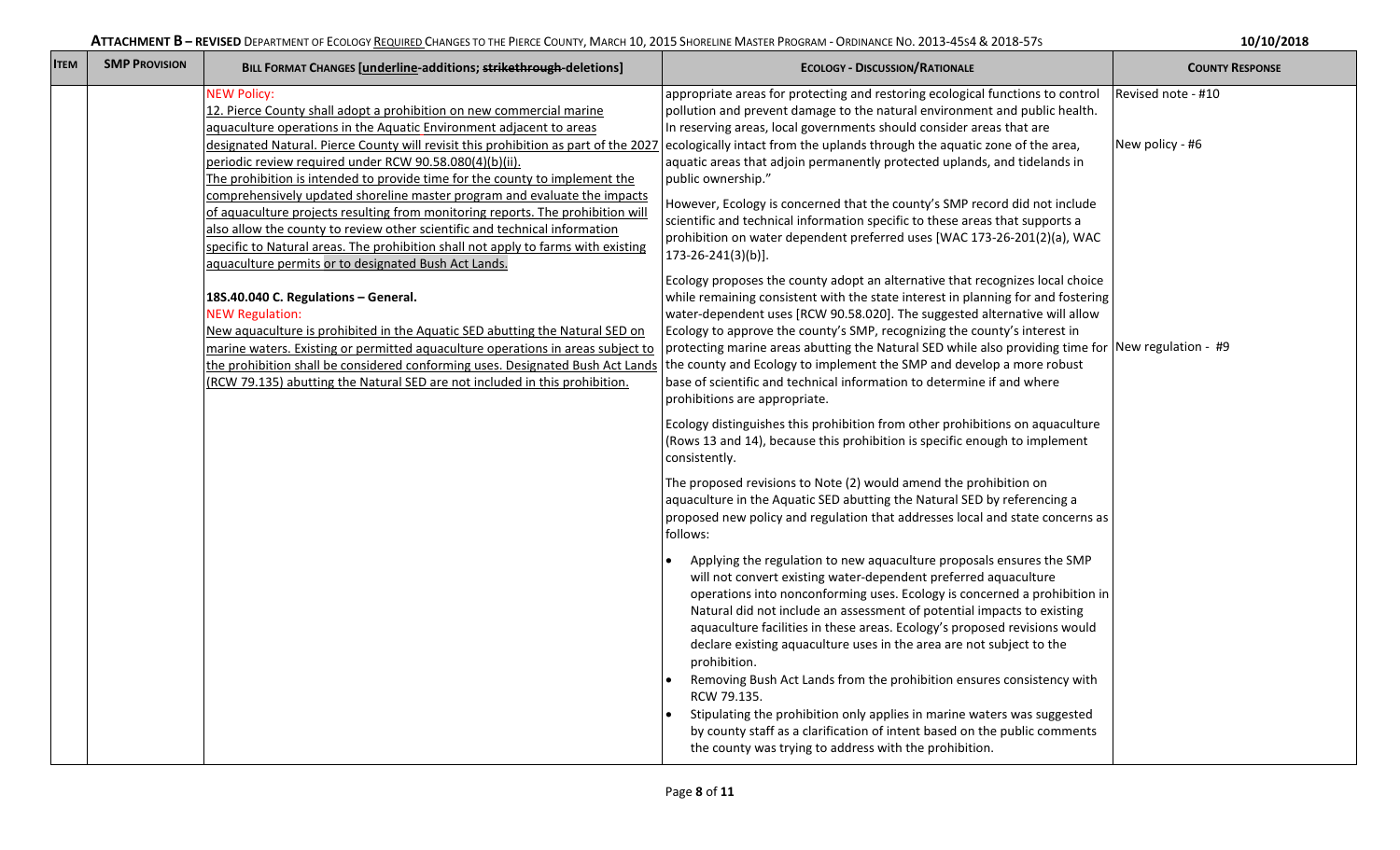| <b>ITEM</b> | <b>SMP PROVISION</b>                                                     | <b>BILL FORMAT CHANGES [underline-additions; strikethrough-deletions]</b>                                                                                                                                                                                                                                                                                                                                                                                                                                                                                                                                                                                                                                                                                                                                                                                                                     | <b>ECOLOGY - DISCUSSION/RATIONALE</b>                                                                                                                                                                                                                                                                                                                                                                                                                                                                                                                                                                                                                                                                                                                                                                                                                                                                                                                                                                                                                                                                                                                                                                                                                                                                | <b>COUNTY RESPONSE</b>                      |
|-------------|--------------------------------------------------------------------------|-----------------------------------------------------------------------------------------------------------------------------------------------------------------------------------------------------------------------------------------------------------------------------------------------------------------------------------------------------------------------------------------------------------------------------------------------------------------------------------------------------------------------------------------------------------------------------------------------------------------------------------------------------------------------------------------------------------------------------------------------------------------------------------------------------------------------------------------------------------------------------------------------|------------------------------------------------------------------------------------------------------------------------------------------------------------------------------------------------------------------------------------------------------------------------------------------------------------------------------------------------------------------------------------------------------------------------------------------------------------------------------------------------------------------------------------------------------------------------------------------------------------------------------------------------------------------------------------------------------------------------------------------------------------------------------------------------------------------------------------------------------------------------------------------------------------------------------------------------------------------------------------------------------------------------------------------------------------------------------------------------------------------------------------------------------------------------------------------------------------------------------------------------------------------------------------------------------|---------------------------------------------|
|             |                                                                          |                                                                                                                                                                                                                                                                                                                                                                                                                                                                                                                                                                                                                                                                                                                                                                                                                                                                                               | Clarifying that the prohibition will be revisited during the 2027 periodic review<br>will provide time for the county to implement the SMP and gather more<br>scientific and technical information to inform where there is adequate<br>information to support a prohibition.                                                                                                                                                                                                                                                                                                                                                                                                                                                                                                                                                                                                                                                                                                                                                                                                                                                                                                                                                                                                                        |                                             |
|             | 18S.60.060 B<br><b>Shoreline</b><br>17 Conditional Use<br><b>Permits</b> | B. Applicability. This Section applies to uses allowed in Table 18S.60.030-1,<br>Shoreline Permit Table, subject to approval of a Shoreline Conditional Use<br>Permit (C). Other uses which are not classified or set forth in the master<br>program may be authorized as conditional uses provided the applicant can<br>demonstrate consistency with the requirements for conditional uses contained<br>in this section. Uses specifically prohibited by Title 18S PCC shall not be<br>authorized pursuant to this Section.                                                                                                                                                                                                                                                                                                                                                                  | Additional clarifying language is needed for consistency with WAC 173-27-<br>160(3), as required by WAC 173-26-191(2)(a)(iii)(B).                                                                                                                                                                                                                                                                                                                                                                                                                                                                                                                                                                                                                                                                                                                                                                                                                                                                                                                                                                                                                                                                                                                                                                    | Accept<br>Committee amendment 2, #11        |
|             | 18S.60.060 C<br><b>Shoreline</b><br>18 Conditional Use<br><b>Permits</b> | <b>Review Process.</b><br>2.<br>Aquaculture.<br>a. A single Shoreline Conditional Use Permit application may be submitted for<br>multiple aquaculture activity sites within an inlet, bay or other defined feature,<br>provided the sites are all under control of the same applicant and are located<br>within the County.<br>b. Aquaculture activities allowed pursuant to an approved Shoreline Conditiona<br>Use Permit shall not be subject to review of a new Shoreline Conditional Use<br>Permit for subsequent cycles of planting and harvest-unless specified in the<br>original Shoreline Conditional Use Permit approval. Activities shall be subject to<br>reviews in accordance with an approved monitoring plan, and the permit shall<br>be rescinded per 18S.10.070.I, should reviews find that aquaculture activities<br>are being exercised contrary to approval conditions. | Revision for consistency with WAC 173-26-241(3)(b)(iv)(B) which states: "All<br>subsequent cycles of planting and harvest shall not require a new conditional<br>use permit." This provision of the state rule is specific to geoduck<br>aquaculture, however the county is applying the state geoduck provisions<br>universally to all forms of aquaculture. Absent species-specific regulations,<br>the provision needs to be consistent with those in the SMP Guidelines.<br>Consistent with RCW 90.58.140(8) and WAC 173-27-240, the SMP in<br>18S.10.070.I, identifies the county's authority to rescind any shoreline permit<br>if the activity is found to be out of compliance with conditions of the permit.<br>The process to do so will require a hearing.<br>In discussions with the county, staff provided alternative language which was<br>considered and partially revised by Ecology to ensure internal consistency<br>with the SMP, the Act, and state rules as well as consistency with Shoreline<br>Hearings Board Case No. 03-012 states "When shoreline permits are<br>conditioned, it insures the project is consistent with the SMP and the<br>governing master program." (See also Required change 11 addressing<br>18S.40.040 C.16 which is identical to this regulation.) | Accept<br>Committee amendment 2, #12        |
|             | 18S.60.080 B<br>19 Revision to<br><b>Shoreline Permit.</b>               | <b>B. Review Process.</b><br>1. A formal revision is required whenever the applicant proposes substantive<br>changes to the design, terms, or conditions of an already approved shoreline<br>permit. Changes are substantive if they materially alter the project in a manner<br>that relates to its conformance to the terms and conditions of the permit or<br>approval, Shoreline Management Act (Act), and Title 18S PCC.<br>2. The applicant shall provide detailed plans and text describing the proposed<br>changes.<br>32. If the County determines that the proposed changes are within the scope<br>and intent of the original permit, and are consistent with the Act and Title 18S                                                                                                                                                                                                | Language has been added or modified for consistency with WAC 173-27-100<br>Revisions to Permits, as required by WAC 173-26-191(2)(a)(iii)(B).                                                                                                                                                                                                                                                                                                                                                                                                                                                                                                                                                                                                                                                                                                                                                                                                                                                                                                                                                                                                                                                                                                                                                        | Accept<br>Committee amendment 2, #13 and 14 |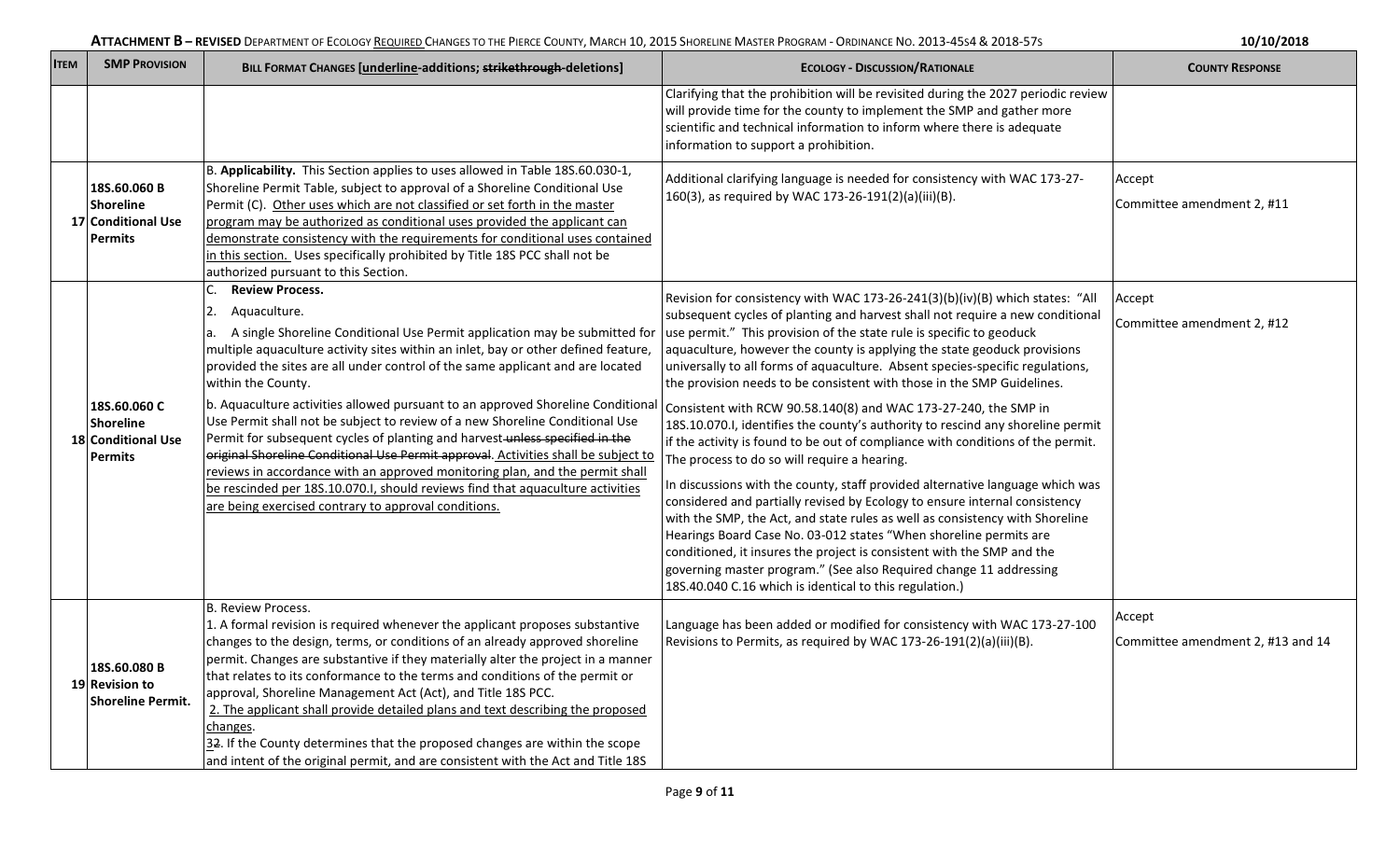| <b>ITEM</b> | <b>SMP PROVISION</b>                                                             | BILL FORMAT CHANGES [underline-additions; strikethrough-deletions]                                                                                                                                                                                                                                                                                                                                                                                                                                                                                                                                                                                                                                                                                                                                                                                                                                                                                                                                                                                                                                                                                                                                                                                                                                                                                                                                                                                                                                                                                                                                                                                                                                                                                                                                                                                                                                                                                                                                                                                                           | <b>ECOLOGY - DISCUSSION/RATIONALE</b>                                                                                                                                                                                                                                                                                                                                   | <b>COUNTY RESPONSE</b>     |
|-------------|----------------------------------------------------------------------------------|------------------------------------------------------------------------------------------------------------------------------------------------------------------------------------------------------------------------------------------------------------------------------------------------------------------------------------------------------------------------------------------------------------------------------------------------------------------------------------------------------------------------------------------------------------------------------------------------------------------------------------------------------------------------------------------------------------------------------------------------------------------------------------------------------------------------------------------------------------------------------------------------------------------------------------------------------------------------------------------------------------------------------------------------------------------------------------------------------------------------------------------------------------------------------------------------------------------------------------------------------------------------------------------------------------------------------------------------------------------------------------------------------------------------------------------------------------------------------------------------------------------------------------------------------------------------------------------------------------------------------------------------------------------------------------------------------------------------------------------------------------------------------------------------------------------------------------------------------------------------------------------------------------------------------------------------------------------------------------------------------------------------------------------------------------------------------|-------------------------------------------------------------------------------------------------------------------------------------------------------------------------------------------------------------------------------------------------------------------------------------------------------------------------------------------------------------------------|----------------------------|
|             |                                                                                  | PCC, the County may administratively approve a revision without a public<br>hearing, even if the original permit required a public hearing and approval by<br>the Hearing Examiner. "Within the scope and intent of the original permit"<br>means all of the following:<br>a. No additional development overwater construction in an Aquatic SED, except<br>that pier, dock, or float construction may be increased by 500 square feet, or 10<br>percent from the provisions of the original permit, whichever is less, when<br>necessary to meet state and federal permit requirements;<br>b. Ground area coverage and height may be increased a maximum of 10 percent<br>from the provisions of the original permit;<br>c. The revised permit does not authorize development to exceed height, lot<br>coverage, buffer, or any other requirements of Title 18S PCC except as<br>authorized under a Shoreline Variance granted as the original permit or a part<br>thereof;<br>d. Additional or revised landscaping is consistent with any conditions attached<br>to the original permit and with Title 18S PCC;<br>e. The development use authorized pursuant to the original permit is not<br>changed; and<br>f. No adverse environmental impact will be caused by the project action<br>revision.<br>4. Revisions to permits may be authorized after original permit authorization<br>has expired under RCW 90.58.143. The purpose of such revisions shall be<br>limited to authorization of changes which are consistent with this section and<br>which would not require a permit for the development or change proposed<br>under the terms of chapter 90.58 RCW, this regulation and the master program.<br>If the proposed change constitutes substantial development then a new permit<br>is required. Provided, this subsection shall not be used to extend the time<br>requirements or to authorize substantial development beyond the time limits of<br>the original permit.<br>53. If the sum of the revision and any previously approved revisions violate the |                                                                                                                                                                                                                                                                                                                                                                         |                            |
|             |                                                                                  | decision criteria of this Section, the County shall require that the applicant apply<br>for a new permit.                                                                                                                                                                                                                                                                                                                                                                                                                                                                                                                                                                                                                                                                                                                                                                                                                                                                                                                                                                                                                                                                                                                                                                                                                                                                                                                                                                                                                                                                                                                                                                                                                                                                                                                                                                                                                                                                                                                                                                    |                                                                                                                                                                                                                                                                                                                                                                         |                            |
| 20          | 18S.70 Appendix E<br>Shoreline<br>Jurisdiction<br>Descriptions.<br>WRIA 15 Lakes | 9. Crescent Lake<br>a. Entire lake located on Gig Harbor Peninsula                                                                                                                                                                                                                                                                                                                                                                                                                                                                                                                                                                                                                                                                                                                                                                                                                                                                                                                                                                                                                                                                                                                                                                                                                                                                                                                                                                                                                                                                                                                                                                                                                                                                                                                                                                                                                                                                                                                                                                                                           | For internal consistency and consistency with WAC 173-20-044 which requires Accept<br>each master program to include a list of lakes constituting shorelines of the<br>state within the jurisdiction of the master program.  This lake is properly<br>shown on the SED maps in Appendix F and Appendix H but was omitted from<br>the SMP list of shoreline waterbodies. | Committee amendment 2, #15 |